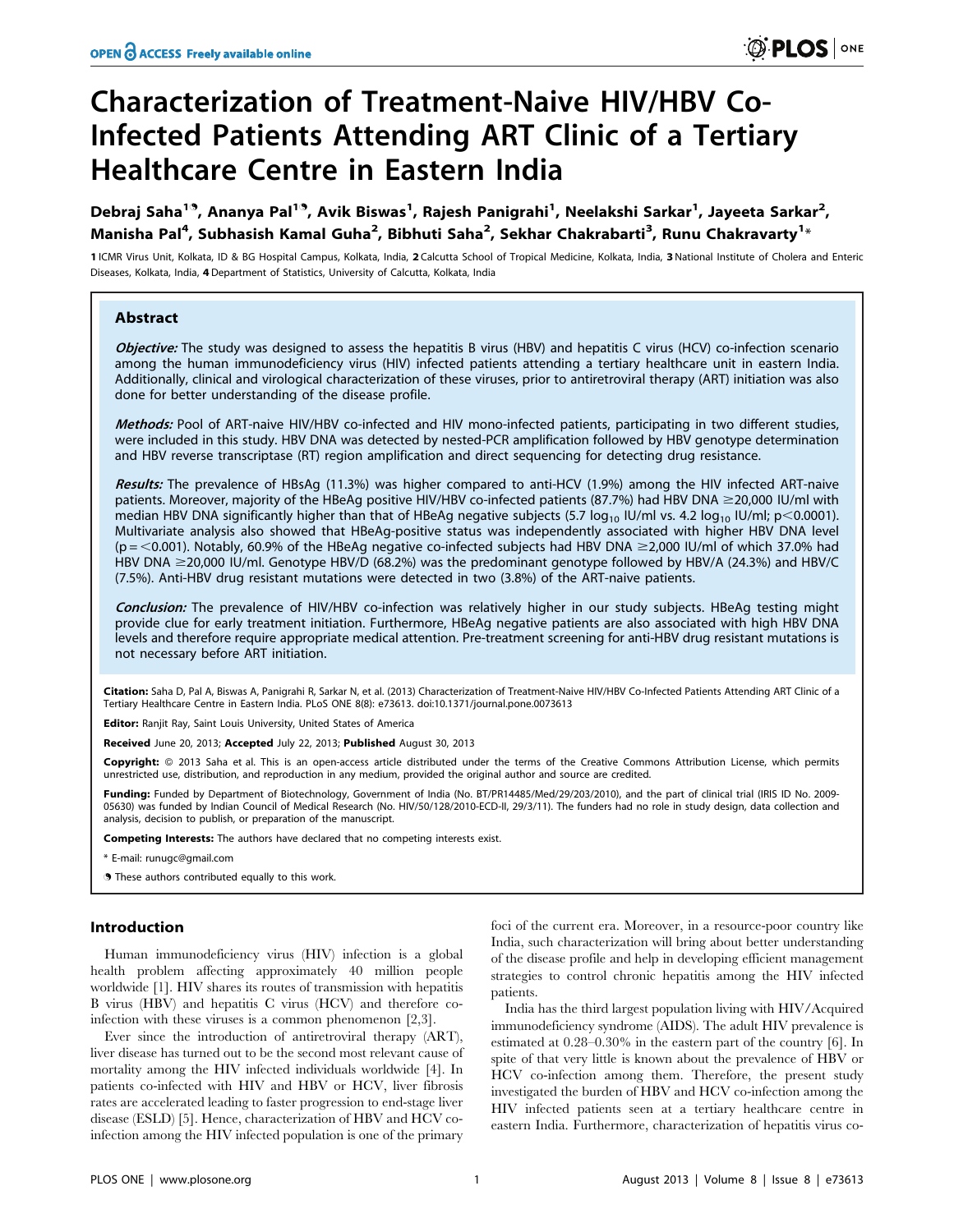infection among the HIV infected patients was also done, prior to ART initiation.

# Methods

## Ethics Statement

This work was a part of the study approved by ''The Institutional Ethical Committee, National Institute of Cholera and Enteric Diseases (ICMR)''. Written informed consent was obtained from all the study participants in their native language.

#### Study Subjects

The HIV infected participants visiting the ART centre of Calcutta School of Tropical Medicine (Kolkata), were recruited for this study. A total of 1020 HIV infected patients were screened during a span of two years from October 2010 to September 2012. Furthermore, additional 83 individuals co-infected with HIV and HBV who were treatment naive, were also included from another clinical trial (IRIS ID No. 2009-05630), for characterizing HIV/ HBV co-infection on a broader spectrum. All the participants of the above clinical trial were positive for hepatitis B surface antigen (HBsAg) at the entry level. Based on a detailed examination, data regarding age, sex, history of alcoholism and possible modes of transmission were obtained.

#### Serological Testing

HBV specific enzyme-linked immunosorbent assay (ELISA) kits were used for the detection of HBsAg, HBeAg and Anti-HBe (Diasorin, S.P.A, Saluggia, Italy). Anti-HIV and anti-HCV were tested using ELISA kits from General Biologicals, Taiwan and Bio-Rad, France respectively. All the serological assays were performed according to manufacturer's instruction.

## DNA Isolation, HBV DNA Detection, HBV Genotyping, Sequencing and Quantification

DNA was extracted from HBsAg positive samples using QIAamp DNA Blood Kit (Qiagen, Hilden, Germany) according to manufacturer's protocol. HBV DNA was detected by a method described earlier [7]. The HBV DNA was quantified as earlier described [8] and stringent precautions were taken to avoid cross contamination [9].

HBV genotype was determined by polymerase chain reactionrestriction fragment length polymorphism (PCR-RFLP) method, as previously described [10]. The results of PCR-RFLP were further confirmed by means of direct sequencing with Prism Big Dye kit and ABI 3130×l Genetic Analyzer (Applied Biosystems, Foster City, USA).

In order to detect the HBV drug resistant mutations, partial HBV reverse transcriptase (RT) region was amplified by means of nested PCR followed by direct sequencing. The complete protocol and the thermal profile were described previously [11]. The accession numbers for the HBV partial polymerase gene sequenced in this study was deposited in the DDBJ/EMBL/ GenBank as KC538884 - KC538898; JX244156 - JX244165; JX244167, JX244168, JX244170, JX244171, JQ349119, JQ349121– JQ349123; JQ349125, JQ349127 - JQ349145.

## RNA Extraction, cDNA Synthesis and HCV RNA Detection

RNA was extracted from 140 µl of plasma of anti-HCV positive samples using QIAamp Viral RNA Mini Kit (Qiagen, Hilden, Germany) according to the manufacturer's instructions. Extracted RNA was reverse transcribed to corresponding cDNA by using the Revert Aid Reverse Transcriptase Kit (Fermentas, EU). HCV RNA was detected by means of nested PCR by a method mentioned elsewhere [12].

#### Statistical Analysis

Data entries, calculation of prevalence and determining the median of different parameters were done using Microsoft Excel. Statistical analysis of the data was performed using MINITABTM Statistical Software (version: 13.31, Minitab Inc. PA, USA). Mann-Whitney test was done to test the difference in medians and chi-square or Fischer's exact test was used for comparing categorical data using StatCalc (EpiInfo version 6.0, Centers for Disease Control and Prevention and World Health Organization, Geneva, Switzerland). A multivariable linear regression analysis was also performed to examine the dependence of HBV viral load on age, sex and different HBV characteristics. In all the analyses,  $p$ -values  $< 0.05$  were considered as statistically significant.

## Results

#### Baseline Characteristics of the Study Subjects

Out of 1020 HIV sero-reactive participants, 320 were ART naive and were thus included to evaluate the prevalence of HIV/ HBV and HIV/HCV co-infection. Among these 320 study subjects, 216 were males and 104 were females  $(M: F \sim 2.08:1)$ . These patients aged between 18 to 65 years with a median age of 35 years. Of them, 36 (11.3%) were found to be HBsAg positive whereas only 6 (1.9%) HIV infected individuals were anti-HCV positive. The major baseline characteristics of the HIV/HBV coinfected, HIV/HCV co-infected and the HIV mono-infected subjects are presented in Table 1. HCV RNA could be tested in only 4 samples and it was undetectable in all of them. HIV/HBV/ HCV triple infection was not found in any of the patients.

There was significantly higher predominance of males (83.3% vs.  $65.5\%$ ;  $p = 0.03$ ) both among the HIV/HBV and HIV/HCV co-infected population compared to the HIV mono-infected subjects. The median CD4+ T-cell count was relatively lower for both the HIV/HBV (162 cells/mm<sup>3</sup>, inter-quartile range [IQR]  $16-903$  cells/mm<sup>3</sup>) and the HIV/HCV (117 cells/mm<sup>3</sup>, IQR 20–310 cells/mm<sup>3</sup> ) co-infected patients compared to the HIV mono-infected subjects (177 cells/mm<sup>3</sup> , IQR 2–1175 cells/ mm<sup>3</sup>) but it was not statistically significant ( $p = 0.45$  &  $p = 0.35$ respectively). However, the HIV/HBV co-infected patients exhibited significantly higher ALT levels (36 U/L, IQR 15– 182 U/L vs. 26 U/L, IQR 3-250 U/L;  $p = 0.002$  compared to the HIV mono-infected population (Table 1).

# Characterization of HBV Infection among HIV/HBV Coinfected Patients

In order to characterize the HIV/HBV co-infection, additional 83 individuals co-infected with HIV and HBV who were treatment naive were further included in the study, along with the above 36 HBsAg positive subjects, to form an overall pool of 119 HIV/HBV co-infected patients. Of these 119 subjects, 73 (61.3%) were HBeAg positive while 46 (38.7%) were HBeAg negative. Moreover, 37 (80.4%) of the HBeAg negative patients were anti-HBe positive while the rest were anti-HBe negative. Baseline characteristics of HBeAg positive and HBeAg negative patients are summarized in Table 2.

Out of these 119 HBsAg positive participants, 108 had detectable HBV DNA in their plasma. HBV genotype could be determined for 107 subjects with one displaying atypical banding patterns in RFLP.

Majority of the HBeAg positive patients had HBV DNA  $\geq$ 20,000 IU/ml (n = 64 [87.7%] vs. n = 17 [37.0%]; p<0.0001)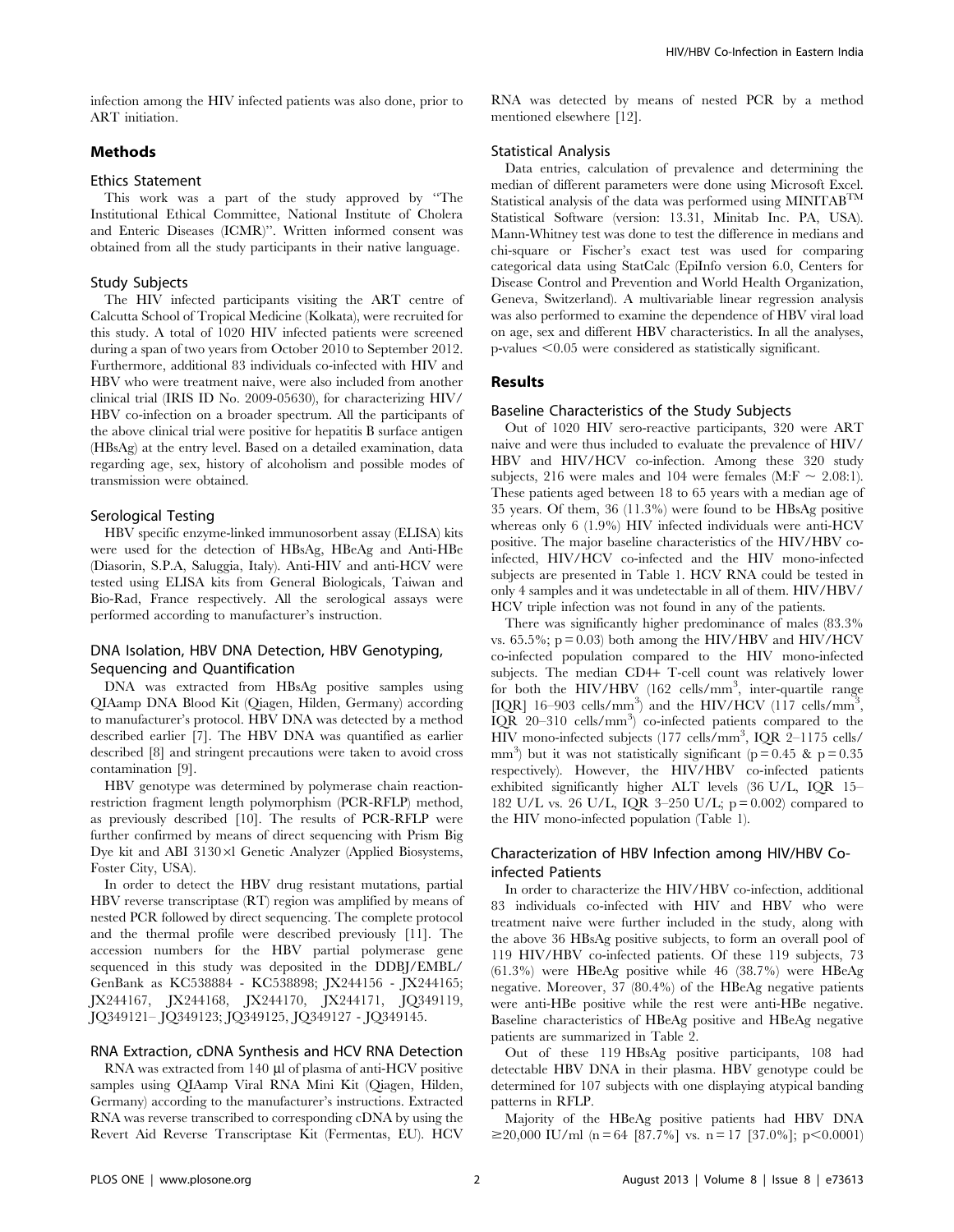Table 1. Baseline characteristics of HIV/HBV co-infected (HIV<sup>+</sup>/HBsAg<sup>+</sup>), HIV mono-infected (HIV<sup>+</sup>) and HIV<sup>+</sup>/anti-HCV<sup>+</sup> patients.

| Variable                                                   | <b>Total ART-naive</b><br>patients | $HIV+$          | $HIV^+/HBSAq^+$ | $HIV^+$ /anti-HCV <sup>+</sup> | p-value              |
|------------------------------------------------------------|------------------------------------|-----------------|-----------------|--------------------------------|----------------------|
| Patients, n (%)                                            | 320                                | 278 (86.8)      | 36(11.3)        | 6(1.9)                         | $< 0.0001*$          |
| Age, years, median (IQR)                                   | $35(18-65)$                        | $35(18-65)$     | $37(21-60)$     | $43.5(25-53)$                  | $0.5^{#}$            |
| Male sex, n (%)                                            | 216(67.5)                          | 186 (65.5)      | 30(83.3)        | 5(83.3)                        | 0.03#                |
| CD4+ T-cell count, cells/mm <sup>3</sup> ,<br>median (IQR) | 175 (2-1175)                       | $177(2 - 1175)$ | 162 (16-903)    | 117 (20-310)                   | 0.45#                |
| ALT, U/L, median (IQR)                                     | $28(3 - 250)$                      | $26(3-250)$     | $36(15-182)$    | $31.5(17-52)$                  | $0.002$ <sup>#</sup> |
| HBV DNA Positive, n (%)                                    |                                    |                 | 28 (77.8)       |                                |                      |

 $^{\#}$ p-value for comparison between HIV/HBV co-infected and the HIV mono-infected subjects.

 $*$ p-value for comparison between HIV/HBV co-infected and the HIV<sup>+</sup>/anti-HCV<sup>+</sup> subjects.

doi:10.1371/journal.pone.0073613.t001

whereas only  $12.3\%$  of them had values <20,000 IU/ml (Figure 1). Multivariate analysis also indicated the significant association of HBeAg-positive status with higher HBV DNA load  $(p-value < 0.001, coeff. = 1.364).$ 

On the other hand, 11 (23.9%) patients with HBeAg negative status had undetectable HBV DNA whereas none of the HBeAg positive subjects showed HBV DNA negativity. The proportion of HBeAg negative patients with HBV DNA  $\leq$ 2000 IU/ml was only 15.2%. Notably, 28 (60.9%) HBeAg negative co-infected subjects had HBV DNA  $\geq$ 2,000 IU/ml (Figure 1).

No such significant difference was observed between anti-HBe positive and negative subjects in terms of median HBV DNA load  $(3.9 \log_{10} I U/ml$ , IQR 1.84–6.97 vs. 3.5  $\log_{10} I U/ml$ , IQR 3.26– 4.45;  $p = 0.18$ ).

Furthermore, the partial HBV RT region was sequenced for 53 individuals who were ART naive and were co-infected with HIV and HBV. Only two patients (3.8%) showed the rtM204V and rtL180 M resistant mutations.

# Association of CD4+ T-cell Count with HBV Viremia and HBeAg Status

Since lower CD4+ T-cell count was associated with HIV/HBV co-infection, we further analyzed the variation of CD4+ T-cell count with HBV DNA load among the HBeAg positive and HBeAg negative patients. For this, the CD4+ T-cell count was stratified into two groups of  $\leq 200$  cells/mm<sup>3</sup> (group 1) and  $\geq 200$ cells/mm<sup>3</sup> (group 2). Of the 73 HBeAg positive participants, CD4+ T-cell count data was available for 71 subjects who were further distributed between group 1 and group 2 containing 37 and 34 patients respectively. Likewise, out of 46 HBeAg negative patients, 22 belonged to group 1 and the rest to group 2.

The median HBV DNA was relatively higher when CD4+ Tcell count was  $\leq 200$  cells/mm<sup>3</sup> both in case of HBeAg positive and HBeAg negative subjects but the difference was statistically insignificant ( $p = 0.068$  &  $p = 0.095$ ) (Table 3). However, intergroup comparison between HBeAg positive and negative subjects showed that median HBV DNA was significantly high for HBeAg positive patients both in group 1 and group 2 ( $p = 0.0002$  & p = 0.0001) compared to HBeAg negative patients.

In addition, percentage of HBeAg positive patients with HBV  $DNA \geq 20,000$  IU/ml, did not vary significantly between the two groups ( $p = 0.47$ ). Similar trend was also observed for the HBeAg negative patients with HBV DNA  $\geq 2,000$  IU/ml (p = 0.23) (Figure 2).

## **Discussion**

The present study highlights the predominance of HBV exposure rather than HCV among the HIV infected patients in

Table 2. Comparison of baseline parameters between HBeAg positive and negative patients among the total 119 HBsAg positive patients.

| Variable                                                | Total HBsAg <sup>+</sup> patients | $HBSAq$ $^+/HBeAq^+$ | $HBSAq^+/HBeAq^-$ | p-value* |  |
|---------------------------------------------------------|-----------------------------------|----------------------|-------------------|----------|--|
| Patients, n (%)                                         | 119                               | 73 (61.3)            | 46 (38.7)         |          |  |
| Age, years, median (IQR)                                | $35(21-62)$                       | $35(21-60)$          | $35(23-62)$       | 0.57     |  |
| Male sex, n (%)                                         | 104 (87.4)                        | 65 (89.0)            | 39 (84.8)         | 0.5      |  |
| CD4+ T-cell count, cells/mm <sup>3</sup> , median (IQR) | 198 (16-903)                      | 191 (18-838)         | 203 (16-903)      | 0.92     |  |
| ALT, U/L, median (IQR)                                  | 44 (12-406)                       | 43.5 (15-290)        | 44 (12-406)       | 0.35     |  |
| HBV DNA, log <sub>10</sub> IU/ml, median (IQR)          | $5.2(1.84 - 7.65)$                | $5.7(2.00 - 7.65)$   | 4.2 1.84-6.97)    | < 0.0001 |  |
| HBV genotype, n (%)                                     | $N = 107$ <sup>#</sup>            | $N = 72$             | $N = 35$          |          |  |
| ΙA                                                      | 26(24.3)                          | 20 (27.8)            | 6(17.1)           | 0.23     |  |
| $\overline{\mathsf{C}}$                                 | 8(7.5)                            | 5(6.9)               | 3(8.6)            | 0.71     |  |
| ID.                                                     | 73 (68.2)                         | 47 (65.3)            | 26(74.3)          | 0.35     |  |

\*p-value for comparison between HBeAg positive and negative subjects (using Mann-Witney test).

 $H$ HBV genotype could be amplified for 107 HIV/HBV co-infected subjects.

doi:10.1371/journal.pone.0073613.t002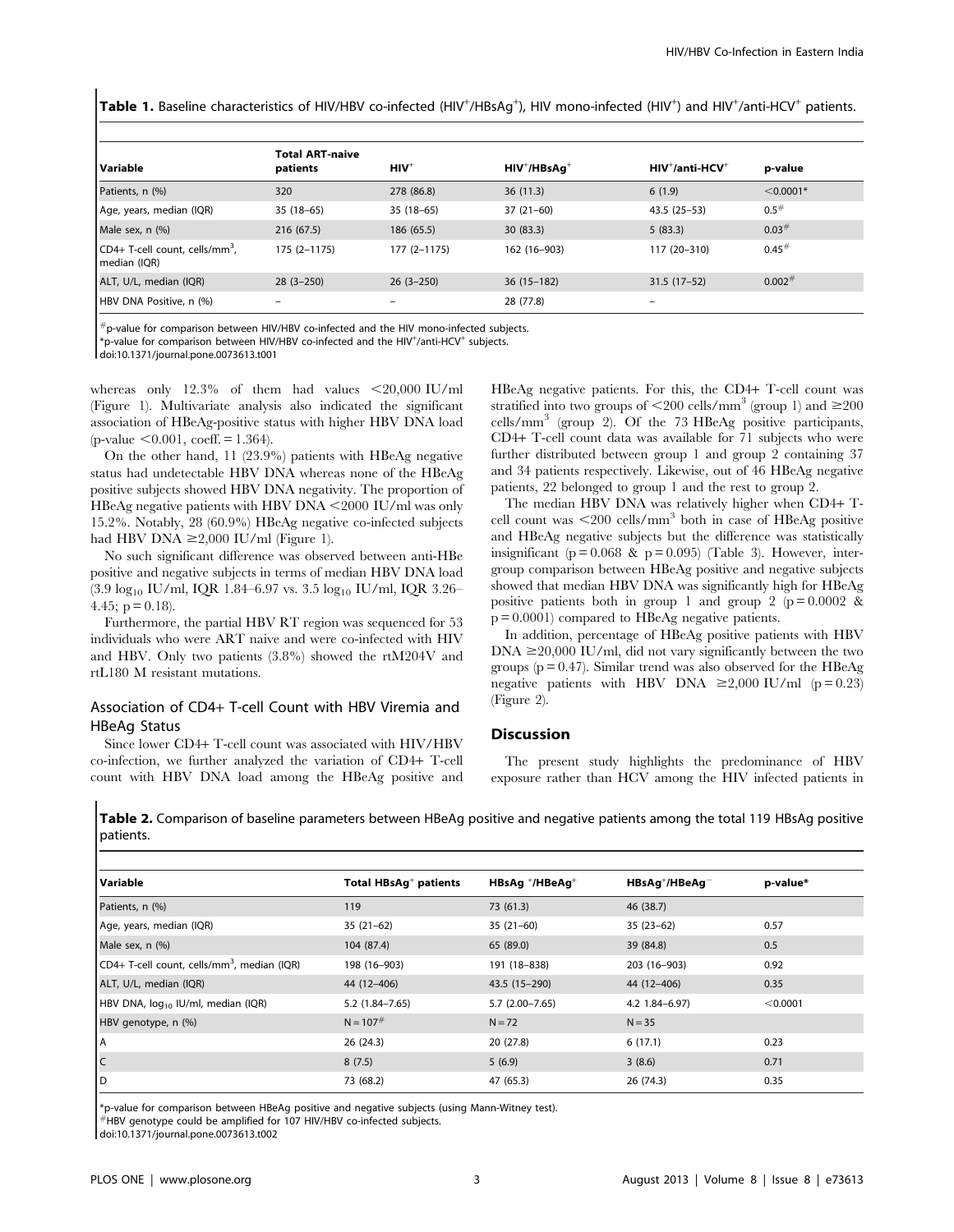

Figure 1. Comparison between HBeAg positive and HBeAg negative subjects with respect to varying HBV DNA levels. Major proportion of HBeAg positive subjects were associated with higher HBV DNA levels compared to HBeAg negative subjects. doi:10.1371/journal.pone.0073613.g001

our setting. Moreover, the presence of high HBV DNA levels in a significant proportion of HBeAg negative patients and the predominance of HBV/D were considered to be the salient findings of our investigation. To the best of our knowledge, this study is the first in India to characterize the hepatitis infection among the HIV infected individuals, at the time of ART initiation.

In our study population, we found that the prevalence of HBsAg (11.3%) was much higher than that of anti-HCV (1.9%) with an overall male predominance. Interestingly, in the general population of India, the prevalence of HBV carriers ranges only between 2%–4% [13]. A possible reason for such marked differences in the prevalence of HBsAg between the two cohorts might be due to the fact that the population under study is HIV positive and thus falls into the high risk group of acquiring HBV infection. Given that the transmission of HCV occurs more efficaciously via percutaneous routes [1,14], the rate of HCV infection was more frequent among the injection drug users (IDUs). Previous report among the IDUs of Manipur showed higher prevalence of HCV co-infection in HIV infected patients [15]. Since the proportion of IDUs was relatively higher in the north east of India [16,17], the HCV coinfection was more prevalent there as compared to the eastern part of the country. On the other hand, HBV infection is mostly transmitted by means of sexual routes or perinatally [1]. The fact that male patients are more prone towards acquiring such coinfection, mainly attributable to their higher rate of sexual promiscuity [11,18], indicates that co-infection with HBV is the major threat among the HIV infected population of eastern India compared to HCV.

As per previous studies from India, which mainly focused on HBV mono-infection, HBV/D was the predominant genotype circulating among the Indian population [19,20,21,22]. Similarly, we found the preponderance of HBV/D followed by HBV/A in our HIV/HBV co-infected patients. Additionally, HBV/C was also found among these co-infected subjects but with a lower

| Table 3. Variation of HBV DNA levels with CD4+ T-cell count and HBeAg status. |
|-------------------------------------------------------------------------------|
|                                                                               |

|                                                  | HBV DNA, log <sub>10</sub> IU/ml, median (IQR) |                              |                      |  |
|--------------------------------------------------|------------------------------------------------|------------------------------|----------------------|--|
|                                                  |                                                |                              | p-value <sup>a</sup> |  |
|                                                  | HBeAg Positive $N = 71*$                       | HBeAg Negative N = $35^{\#}$ |                      |  |
| CD4+ T-cell count (<200 cells/<br>$mm3$ )Group-1 | $n = 37$                                       | $n = 18$                     | 0.0002               |  |
|                                                  | $5.9(2.00 - 7.65)$                             | 4.7 (1.84-6.97)              |                      |  |
| CD4+ T-cell count (≥200 cells/<br>$mm3$ )Group-2 | $n = 34$                                       | $n = 17$                     | 0.0001               |  |
|                                                  | $5.6(2.81 - 7.56)$                             | $3.9(2.01 - 6.34)$           |                      |  |
| p-valueb                                         | 0.068                                          | 0.095                        |                      |  |

 $^\#$ Only HBV DNA positive subjects were considered from a total of 46 HBeAg negative subjects.

\*From a total 73 HBeAg positive subjects, CD4<sup>+</sup> T-cell count data was available for 71 subjects based on which analysis was done. <sup>a</sup>

p-value for inter-group comparison between HBeAg positive and negative subjects with respect to CD4<sup>+</sup> T-cell count grouping. <sup>b</sup>

 $^{\circ}$ p-value for intra-group comparison between HBeAg positive and negative patients with CD4+ T-cell count of  $<$ 200 cells/mm $^3$  and  $\geq$ 200 cells/mm $^3$ . doi:10.1371/journal.pone.0073613.t003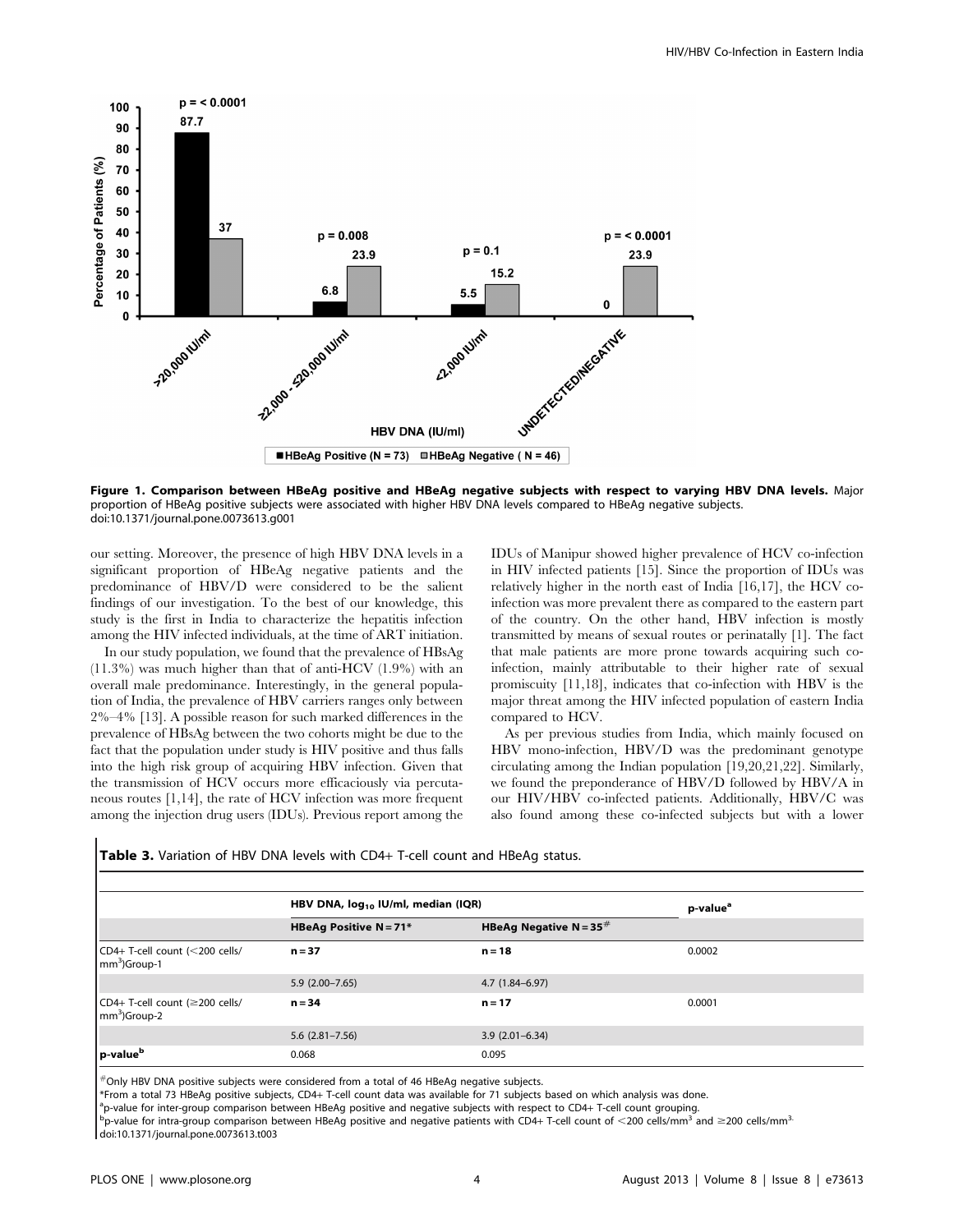

Figure 2. Frequency of subjects with HBV DNA ≥20,000 IU/ml (HBeAg<sup>+</sup>) and ≥2,000 IU/ml (HBeAg<sup>-</sup>) by CD4+ T-cell count. There was no significant difference in the percentage of HBeAg positive patients with HBV DNA ≥20,000 IU/ml between the two CD4+ T-cell count categories  $(p = 0.47)$ . This indicates the higher association of HBeAg positive subjects with greater HBV viremia, irrespective of CD4+ T-cell count. Similarly, for the HBeAg negative patients, no distinct variation was observed ( $p = 0.23$ ). doi:10.1371/journal.pone.0073613.g002

frequency. This was consistent with one of the recent findings on HIV/HBV co-infection from this region [11].

The present study also depicts the association of lower CD4+ Tcell count with HIV/HBV co-infection, which is in accordance with one of the first such studies from Nigeria [23]. However, this association was not statistically significant in our settings. Moreover, several studies have suggested that CD4+ T-cell count  $<$ 200 cells/mm<sup>3</sup> is often associated with higher HBV DNA levels [23,24,25]. Analogous to these observations, our study too showed an association between subjects with CD4+ T-cell count  $\leq$ 200 cells/mm<sup>3</sup> and higher HBV DNA levels, irrespective of HBeAg status (Table 3). However, this was not statistically significant. Recently, a multi-national study by Thio et al, showed that HBeAg positive status was a major factor to be associated with higher HBV DNA levels [26]. Likewise, our study too exemplifies such association between HBeAg positivity and higher HBV DNA load. Furthermore, the proportion of HBeAg positive patients with HBV DNA levels of  $\geq 20,000$  IU/ml, the cut-off level recommended for treatment of HBeAg-positive chronic HBV patients [27], did not vary considerably with CD4+ T-cell count  $(p = 0.47)$ (Figure 2).

Since HBeAg negative chronic HBV infections are quite frequent among the Indian population [7,28,29], we also investigated the correlation between the HBeAg negative HIV/ HBV co-infected patients and their HBV DNA levels. The results showed that about 24% of the HBeAg negative patients had undetectable HBV DNA and only 15.2% of HBeAg negative patients had a HBV DNA  $\leq$ 2000 IU/ml, the level above which treatment is considered for HBeAg negative patients [30]. This was in contrast to the multi-national study by Thio et al [26], where about 50% of the HBeAg negative patients had HBV DNA ,2000 IU/ml. Interestingly, in our study population, majority of the HBeAg negative patients had HBV DNA  $>2000$  IU/ml (60.9%), of which 37.0% had HBV DNA  $\geq 20,000$  IU/ml (Figure 1). Hence, we indicate that the HBeAg negative HIV/ HBV co-infected patients are also associated with high HBV DNA levels in our set-up and anti-HBV treatment should be considered for them as well.

Extensive use of lamivudine (3 TC), effective against both HBV (at 100 mg/day) and HIV (at 300 mg/day), as the sole anti-HBV agent in the first-line ART regimen [31] often leads to the selection of 3TC-resistant HBV strains among patients co-infected with HIV and HBV. Transmission of such strains among individuals co-infected with HIV and HBV who are treatment naive might lead to severe consequences. The major mutations associated with 3TC-resistance include the rtM204V/I primary mutation often accompanied with or without the secondary/ compensatory mutations (rtL180 M and/or rtV173L) [32]. These mutations also confer cross-resistance to other anti-HBV agents and might favor the selection of vaccine-escape mutants [33,34]. In this study, we found that two patients (3.8%) who were ART naive and were co-infected with HIV and HBV harbored both the rtM204V and rtL180 M drug resistant mutations in the HBV polymerase region. This was in accordance with other studies performed worldwide [35,36,37]. Thus, the frequency of such mutations was considerably low in our study population suggesting that pre-treatment screening for drug resistant mutations might not be required for every patient before ART initiation from this part of our country. However, sporadic screening may be useful.

Taking the above observations of this study into consideration, a strategy could be followed in order to manage the burden of HIV/ HBV co-infection and for prioritizing patients according to their needs of anti-HBV therapy, mainly in the healthcare units where HBV DNA detection assays are unavailable. For subjects coinfected with HIV and HBV, the standard of care is to use two HBV active nucleoside/-tide reverse transcriptase inhibitors (NRTI/NtRTI) combination as the backbone of ART. If there is an indication to start either ART or anti-HBV treatment, the coinfected patient is usually put on tenofovir (TDF) combined with emtricitabine (FTC) or lamivudine (3 TC) plus a third agent active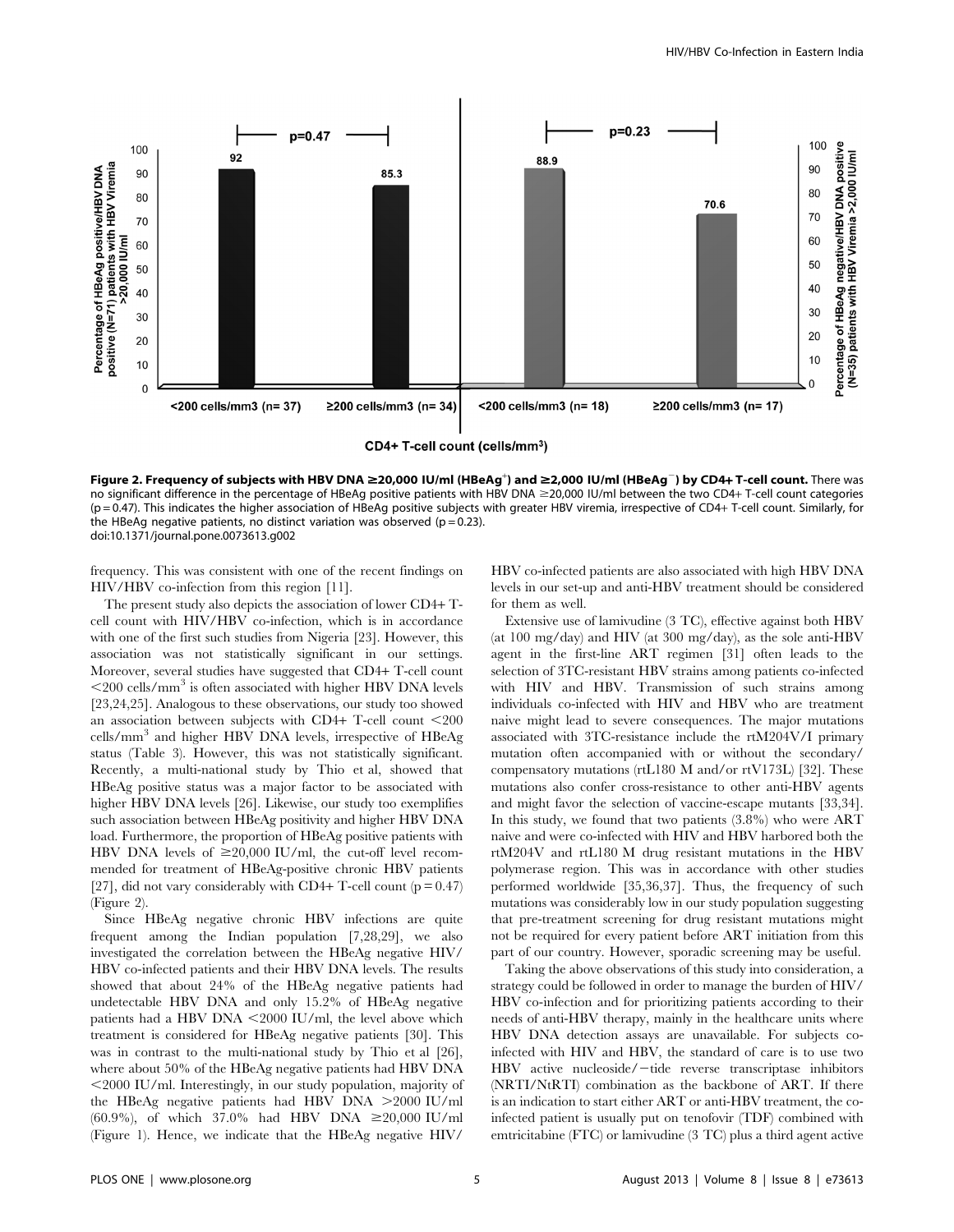against HIV, as the preferred regimen [38,39]. In our resource restricted settings, for HBeAg positive HIV/HBV co-infected subjects, ART should be initiated with combination of two such dually-active drugs without quantification of HBV DNA, owing to its distinct relationship with high HBV DNA levels. On the other hand, a similar strategy would not be that beneficial for HBeAg negative subjects. Although about 61% of HBeAg negative patients had HBV DNA  $\geq$ 2000 IU/ml, significant proportion of them  $(p<0.0001)$  also had undetectable HBV DNA (Figure 1). Therefore, in such cases making treatment decisions would not be possible without HBV DNA quantification. However, if these HBeAg negative patients require ART for their clinical and/or immunological status, they should be initiated with the same dually active NRTI/NtRTI based ART regimen.

In conclusion, this study shows that the HIV infected patients are at higher risk of HBV co-infection in this cohort. Additionally, we also found that HBeAg positivity could serves as an effective marker in order to prioritize the need for anti-HBV treatment under resource-poor settings lacking the HBV DNA quantification facility. Notably, majority of the HBeAg negative HIV/HBV coinfected patients also had considerably high HBV viremia and

#### References

- 1. Alter MJ (2006) Epidemiology of viral hepatitis and HIV co-infection. J Hepatol 44: S6–S9.
- 2. Sellier P, Schnepf N, Jarrin I, Mazeron MC, Simoneau G, et al. (2010) Description of liver disease in a cohort of HIV/HBV coinfected patients. J Clin Virol 47: 13–17.
- 3. Soriano V, Vispo E, Labarga P, Medrano J, Barreiro P (2010) Viral hepatitis and HIV co-infection. Antiviral Res 85: 303–315.
- 4. Weber R, Sabin CA, Friis-Moller N, Reiss P, El-Sadr WM, et al. (2006) Liverrelated deaths in persons infected with the human immunodeficiency virus: The D:A:D study. Arch Intern Med 166: 1632–1641.
- 5. Koziel MJ, Peters MG (2007) Viral hepatitis in HIV infection. N Engl J Med 356: 1445–1454.
- 6. National AIDS Control Organization (NACO) (2012) NACO Annual Report 2011–2012. Available: http://www.aidsdatahub.org/dmdocuments/NACO\_ Annual\_Report\_2011\_12. pdf. Accessed 18 February 2013.
- 7. Biswas A, Banerjee A, Chandra PK, Datta S, Panigrahi R, et al. (2011) Variations in the functional domain of basal core promoter of Hepatitis B virus among eastern Indian patients with prevalence of genotypes A, C, and D among the same ethnic population. J Med Virol 83: 253–260.
- 8. Chandra PK, Banerjee A, Datta S, Chakravarty R (2007) G1862T mutation among hepatitis B virus-infected individuals: association with viral genotypes and disease outcome in Kolkata, Eastern India. Intervirology 50: 173–180.
- 9. Kwok S, Higuchi R (1989) Avoiding false positives with PCR. Nature 339: 237– 238.
- 10. Biswas A, Chandra PK, Datta S, Panigrahi R, Banerjee A, et al. (2009) Frequency and distribution of hepatitis B virus genotypes among eastern Indian voluntary blood donors: Association with precore and basal core promoter mutations. Hepatol Res 39(1): 53–59.
- 11. Pal A, Panigrahi R, Biswas A, Datta S, Sarkar N, et al. (2013) Influence of HIVassociated degree of immune suppression on molecular heterogeneity of hepatitis B virus among HIV co-infected patients. Virology 436 (1): 134–142.
- 12. Corbet S, Bukh J, Heinsen A, Fomgaard A (2003) Hepatitis C virus subtyping by a core-envelope 1-based reverse transcriptase PCR assay with sequencing and its use in determining subtype distribution among Danish patients.  $\dot{J}$  Clin Microbiol 41(3): 1091–1100.
- 13. Acharya SK, Madan K, Dattagupta S, Panda SK (2006) Viral hepatitis in India. Natl Med J India 19 (4): 203–217.
- 14. Yan YX, Gao YQ, Sun X, Wang W, Huang XJ, et al. (2011) Prevalence of hepatitis C virus and hepatitis B virus infections in HIV-positive Chinese patients. Epidemiol Infect 139: 354–360.
- 15. Saha MK, Chakrabarti S, Panda S, Naik TN, Manna B, et al. (2000) Prevalence of HCV and HBV infection amongst HIV seropositive intravenous drug users and their non-injecting wives in Manipur, India. Indian J Med Res 111: 37–39.
- 16. Datta S, Banerjee A, Chandra PK, Mahapatra PK, Chakrabarti S, et al. (2006) Drug trafficking routes and hepatitis B in injection drug users, Manipur, India. Emerg Infect Dis 12(12): 1954–1957.
- 17. Chelleng PK, Borkakoty BJ, Chetia M, Das HK, Mahanta J (2008) Risk of hepatitis C infection among injection drug users in Mizoram, India. Indian J Med Res 128(5): 640–646.
- 18. Gupta S, Singh S (2010) Occult hepatitis B virus infection in ART-naive HIVinfected patients seen at a tertiary care centre in north India. BMC Infect Dis 10: 53.

therefore required necessary anti-HBV treatment as well. However, for HBeAg negative patients, we could not find any such surrogate markers which might help in treatment decisions, without HBV DNA quantification. In future, further work needs to be done in this regard and also to characterize HBV at the molecular level in order to elucidate the underlying elements responsible for proficiency of this infection among the HIV infected population.

#### Acknowledgments

We would like to thank all the doctors and medical officers of Calcutta School of Tropical Medicine, Kolkata for their help in sample collection. We thank Mr. Chinmay Mondal and Mr. Pulok Adak for their exceptional technical assistance.

## Author Contributions

Conceived and designed the experiments: RC SKG BS SC. Performed the experiments: DS AP. Analyzed the data: DS AP AB RP NS. Contributed reagents/materials/analysis tools: MP JS. Wrote the paper: DS RC.

- 19. Panigrahi R, Biswas A, Datta S, Banerjee A, Chandra PK, et al. (2010) Antihepatitis B core antigen testing with detection and characterization of occult hepatitis B virus by an in-house nucleic acid testing among blood donors in Behrampur, Ganjam, Orissa in southeastern India: implications for transfusion. Virol J 7: 204.
- 20. Banerjee A, Datta S, Chandra PK, Roychowdhury S, Panda CK, et al. (2006) Distribution of hepatitis B virus genotypes: phylogenetic analysis and virological characteristics of genotype C circulating among HBV carriers in Kolkata, Eastern India. World J Gastroenterol 12(37): 5964–5971.
- 21. Gandhe SS, Chadha MS, Arankalle VA (2003) Hepatitis B virus genotypes and serotypes in western India: lack of clinical significance. J Med Virol 69(3): 324– 330.
- 22. Vivekanandan P, Abraham P, Sridharan G, Chandy G, Daniel D, et al. (2004) Distribution of hepatitis B virus genotypes in blood donors and chronically infected patients in a tertiary care hospital in southern India. Clin Infect Dis 38(9): e81–86.
- 23. Idoko J, Meloni S, Muazu M, Nimzing L, Badung B, et al. (2007) Hepatitis B Virus Co-Infection Impacts Baseline HIV parameters and HAART-related Hepatotoxicity Risk in an HIV-infected Nigerian Cohort. Clin Infect Dis 49(8): 1268–1273.
- 24. Jobarteh M, Malfroy M, Peterson I, Jeng A, Sarge-Njie R, et al. (2010) Seroprevalence of hepatitis B and C virus in HIV-1 and HIV-2 infected Gambians. Virol I 7: 230.
- 25. Soriano V, Mocroft A, Peters L, Rockstroh J, Antunes F, et al. (2010) Predictors of hepatitis B virus genotype and viraemia in HIV-infected patients with chronic hepatitis B in Europe. J Antimicrob Chemother 65(3): 548–555.
- 26. Thio CL, Smeaton L, Saulynas M, Hwang H, Saravan S, et al. (2013) Characterization of HIV-HBV coinfection in a multinational HIV-infected cohort. AIDS 27(2): 191–201.
- 27. Lok AS, McMahon BJ (2009) Chronic hepatitis B: update. Hepatology 50(3): 661–662.
- 28. Banerjee A, Banerjee S, Chowdhury A, Santra A, Chowdhury S, et al. (2005) Nucleic acid sequence analysis of BCP/precore/core region of hepatitis B virus isolated from chronic carriers of the virus from Kolkata, Eastern India: Low frequency of mutation in the precore region. Intervirology 48: 389–399.
- 29. Chauhan R, Kazim SN, Bhattacharjee J, Sakhuja P, Sarin SK (2006) Basal core promoter, precore region mutations of HBV and their association with e antigen, genotype, and severity of liver disease in patients with chronic hepatitis B in India. J Med Virol 78: 1047–1054.
- 30. Neuschwander-Tetri BA, Caldwell SH (2003) Nonalcoholic steatohepatitis: summary of an AASLD Single Topic Conference. Hepatology 37(5): 1202– 1219.
- 31. Iser DM, Sharon LR (2009) Future directions in the treatment of HIV-HBV coinfection. HIV Ther 3(4): 405–415.
- 32. Locarnini S (2008) Primary resistance, multidrug resistance and cross-resistance pathways in HBV as consequence of treatment failure. Hepatol Int 2(2): 147– 151.
- 33. Sheldon J, Soriano V (2008) Hepatitis B virus escape mutants induced by antiviral therapy. J Antimicrob Chemother 61: 766–768.
- 34. Clements CJ, Coghlan B, Creti M, Locarnini S, Tedder R, et al. (2010) Global control of HBV: does treatment-induced antigenic change affect immunization? Bull World Health Organ 88: 66–73.